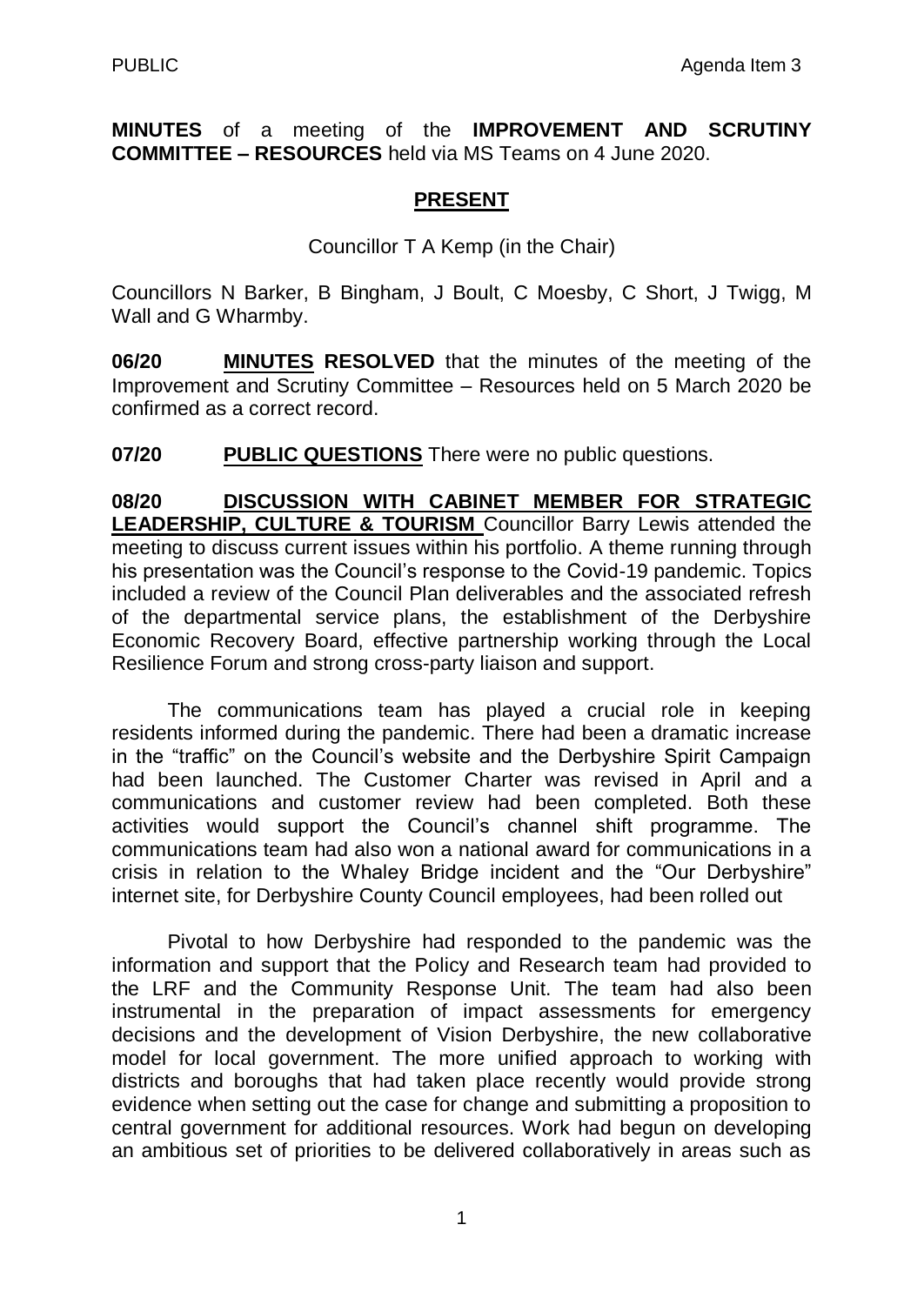economic recovery, climate change, social mobility, economic development, tourism, transport and infrastructure and health and wellbeing.

The Enterprising Council approach was entering its second phase, following the review of HR, ITC, Procurement, Property and Libraries. The next phase would embrace new ways of working, hopefully capturing the dynamic approach to management, leadership and skills development that had been evident during the Council's response to the pandemic.

The "Tackling Climate Change Together" event in March 2020 had been a success and climate change would remain a focus when planning Derbyshire's economic recovery. The Thriving Communities approach had identified conditions that needed to be in place to bring about effective change and, in due course, would be rolled out to 13 communities.

Councillor Lewis concluded his presentation by acknowledging the hard work of officers and Elected Members and the exemplary partnership working, both locally and nationally.

Members made a number of comments and asked questions which were duly noted or answered by the Cabinet Member.

The Chairman thanked Councillor Lewis for attending the meeting.

**RESOLVED** to note the update.

**09/20 RATIONALISATION AND USE OF COUNCIL ASSETS TO MEET SUSTAINABILITY AND NET ZERO CARBON AMBITIONS** Stuart Knight and Kathryn Sowerby-Warrington, Corporate Property, attended the meeting and provided a presentation to members on rationalisation and use of council assets to meet sustainability and net zero carbon ambitions.

The presentation provided details of the Strategic overview; the Council's ambitions; Corporate Property's role; and PSP (Derbyshire) LLP.

Details we given of the Environment and Climate Change Framework and the DCC Carbon Reduction Plan

In relation to Asset Rationalisation and disposal members noted the following points in relation to the Council current position:

- 4,500 land and property assets
- Asset value in excess of £2 billion
- Property running costs: £18m
- Utility costs: £4m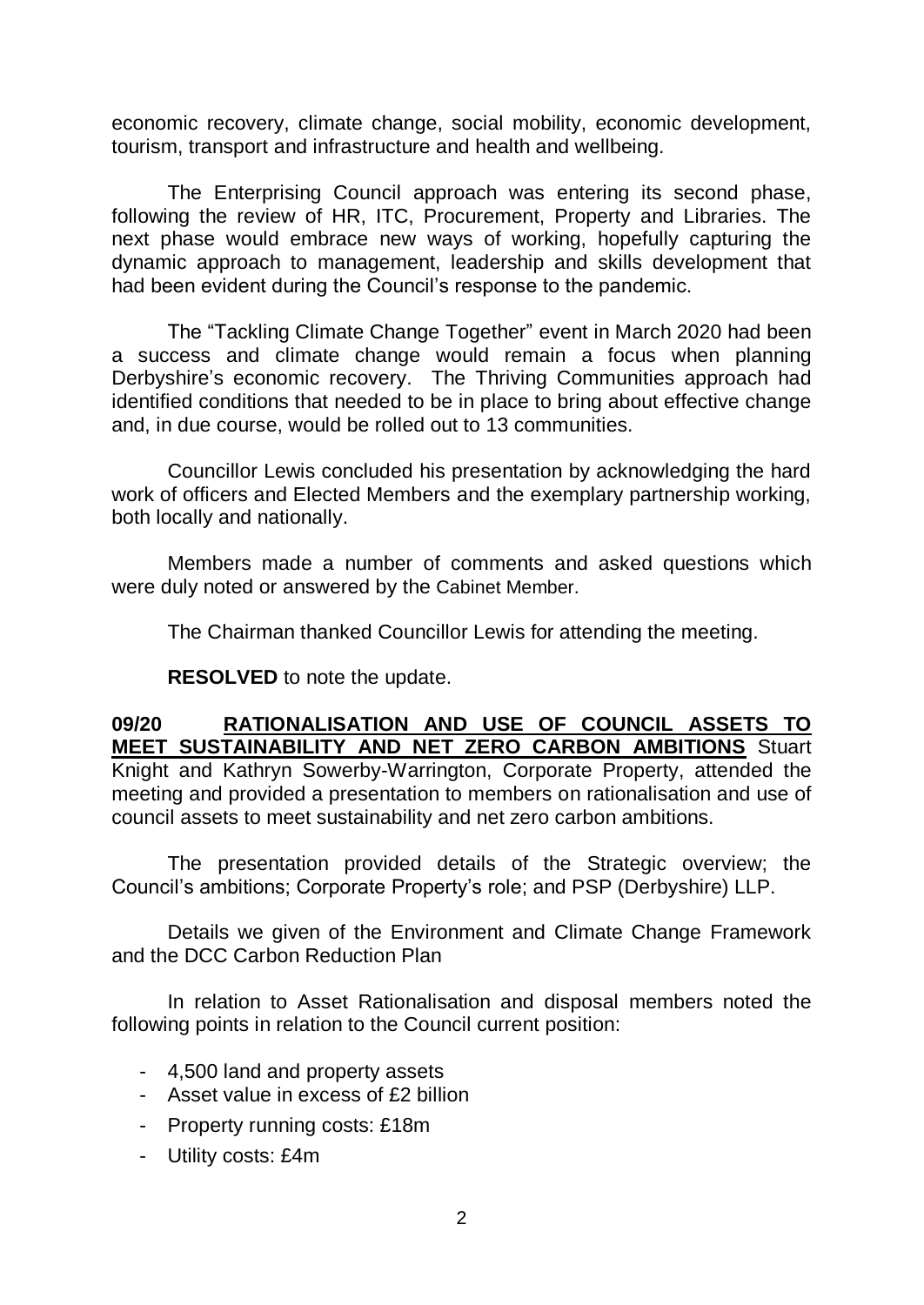- Maintenance backlog: £72.5m
- Annual repairs and maintenance budget: £4.5m

In terms of drivers;

- Revenue savings
- Capital receipts
- Regeneration and economic development
- Net zero GHG emissions targets

Details were given of the asset challenge and how Climate change could be delivered through assets:

## **Natural Capital**

- Tree planting –carbon sequestration
- Bio-mitigation measures for developers

### **Low carbon developments**

- Land agreement
- JV
- DCC as developer

#### **PSP (Derbyshire) LLP**

- Options (promoter, active partner, developer)

Members were provide with details of the PSP (Derbyshire) LLP :

## **Joint Venture (JV) with Public Sector Plc**

- 'Relational Partnering'
- Infinite Expertise & Access to finance
- Independent VFM assessment (CIPFA)

#### **Outcomes**

- Asset rationalisation
- Housing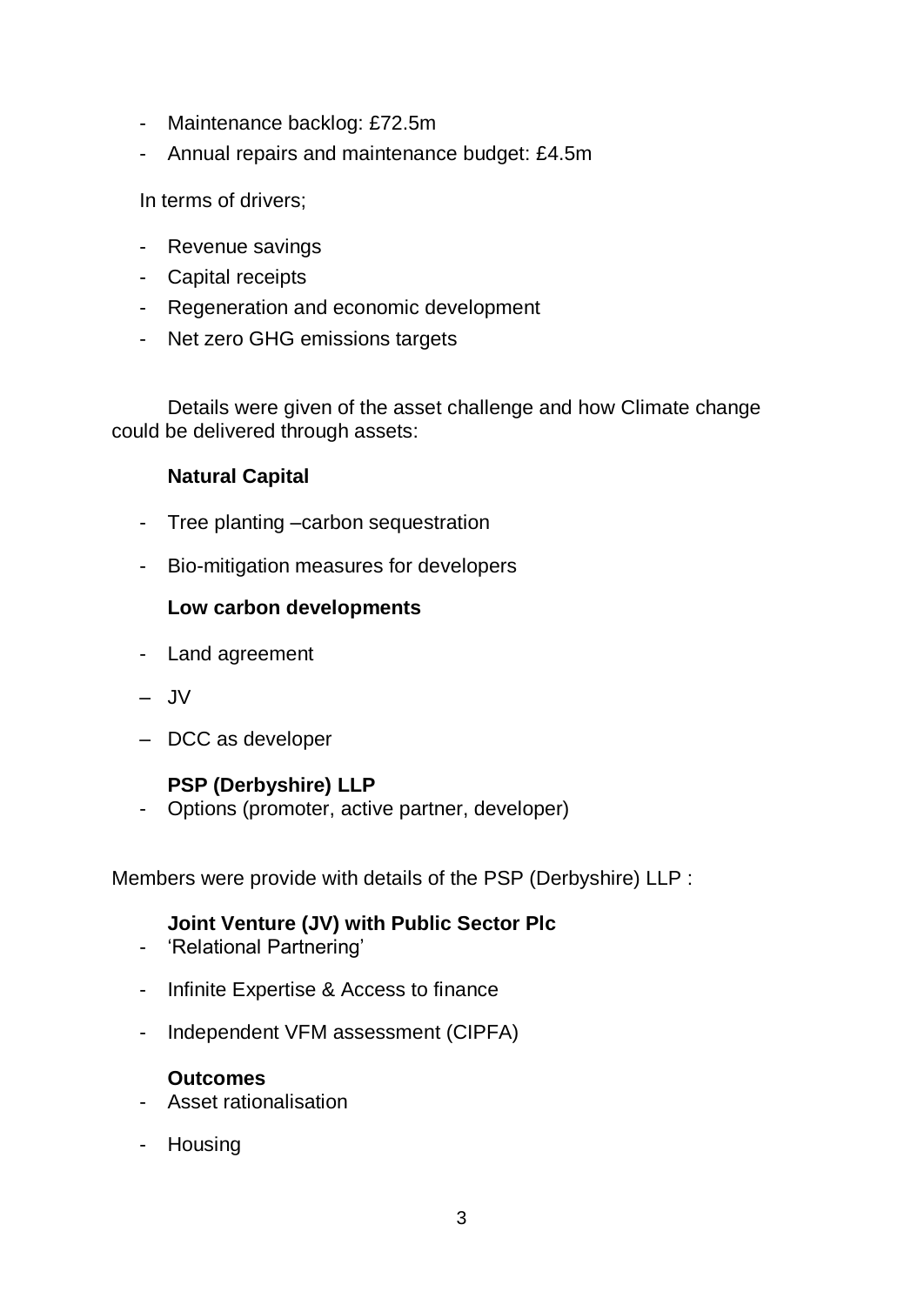- Commercial development

Members made a number of comments and asked questions which were duly noted or answered

The Chairman thanked the officers for providing an update.

**RESOLVED** to note the presentation.

**10/20 REGULAR COMMITTEE UPDATE ON THE FINANCIAL AND BUDGETARY POSITION** Peter Handford, Director of Finance and ICT attended the meeting to provide an update on the financial position. Members had been provided with a detailed report in advance of the meeting.

Prior to presenting his update, and in answer to an earlier question raised in the discussion with Councillor Lewis, Mr Handford confirmed that the Council contracted a number of services with the Voluntary Community Sector (VCS) and continued to provide regular payments to the VCS even if they were currently unable to provide these services.

He also explained that the Government had provided significant support, with £750m of government money and £100m from dormant bank accounts to support a range of initiatives that the VCS provided. Mr Handford agreed to provide members with details of what the government intended this funding to be used for.

The Council had nearly completed the work to finalise its accounts for 2019-20. This was expected to show a small overall underspend in line with previous budget monitoring and financial plans. The Council would also expect to report that it had a high degree of confidence that the financial position at the end of 2020-21 would be in line with previously agreed planning and that there is every expectation that compliance with the new CIPFA Financial Management Code and achievement of positive reports from Mazars (the Council's external auditors) would continue. However, Covid-19 had effectively thrown all financial planning into a state of flux and was unlikely to be clear until later in the financial year.

Councils completed their second cost pressure returns to MHCLG on potential costs of Covid-19 on the 15 May 2020. The parameters for the return were to identify costs incurred in April, projected costs in May and estimates for June and July; no costs beyond July were to be included; only the current spike in cases was to be assumed with a tail of cases; County Councils were prevented from including any Council Tax of localised Business Rates effects in their returns.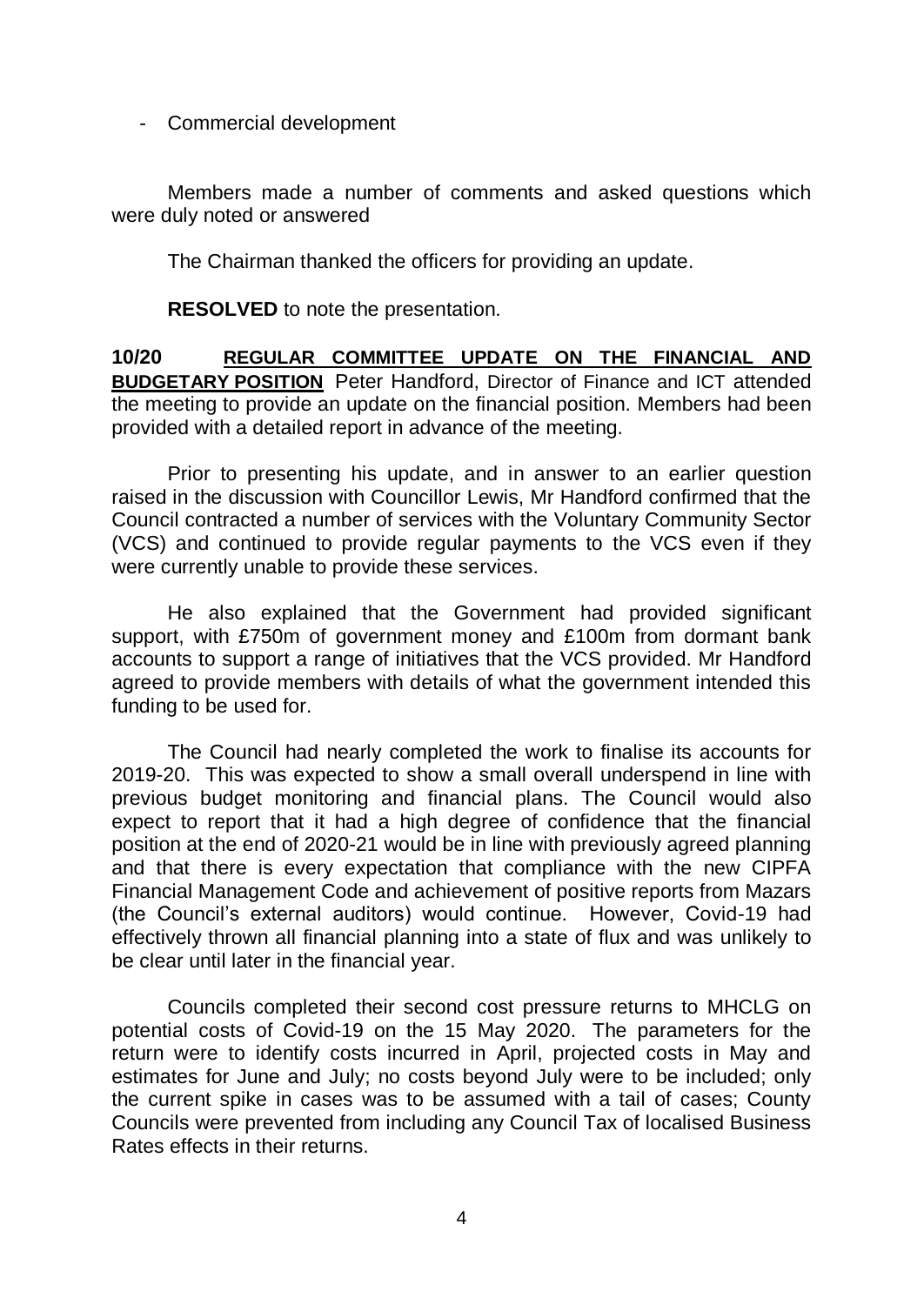The Councils run rate of costs, income shortfall and delayed savings continued at around £10m per month, without further Government support the Council would run out of the funding made available (£37m) in mid-July.

County Councils had submitted a wide variation in funding implications of Covid-19 and Derbyshire's cost projection was currently towards the bottom end of the scale.

There were further risks and uncertainties that have yet to be quantified, in the areas of Adult Social Care, Children in Care, PPE stocks, Staffing, savings and project activity and these were detailed in the report.

In terms of recovery, the Council would need to make significant investment if it was to help stimulate the local economy as it emerged from the impact of the pandemic in the coming months. On the 13 May 2020, the Office for National Statistics published figures showing that Gross Domestic Product (GDP) is down by 2% in the three months to the end of March 2020, this being the largest economic decrease in the UK since the financial crash in 2008. GDP fell 5.8% in March compared to the previous month.

The capital programme will be reviewed which was likely to result in additional borrowing which could lead to an increase in debt repayment and interest charges of up to £5m to support capital projects.

Budget 2020 announced a third round of the Local Infrastructure Rate, a £1bn pot of discounted lending to support local authorities to deliver infrastructure projects in England. The Local Infrastructure Rate was designed to help incentivise local authorities to construct infrastructure that otherwise would not be affordable. The Government would look favourably on projects where supporting evidence was provided to demonstrate that they could begin quickly once funding is agreed. The bidding round would run from 11 April 2020 – 11 July 2020.

The Council was developing a Recovery Strategy which would examine how the Council returned to business as usual activity and seeks to adapt its operations to comply with social distancing guidelines. It was anticipated that there would be additional costs associated with recovery which were yet to be costed. A cited example across the sector were the additional costs of home to school transport as the number of passengers on buses and coaches would be limited to abide with social distancing rules. Therefore, additional transport costs would be incurred as additional buses would be needed.

MHCLG had offered some informal comments on the funding position which were detailed in the report.